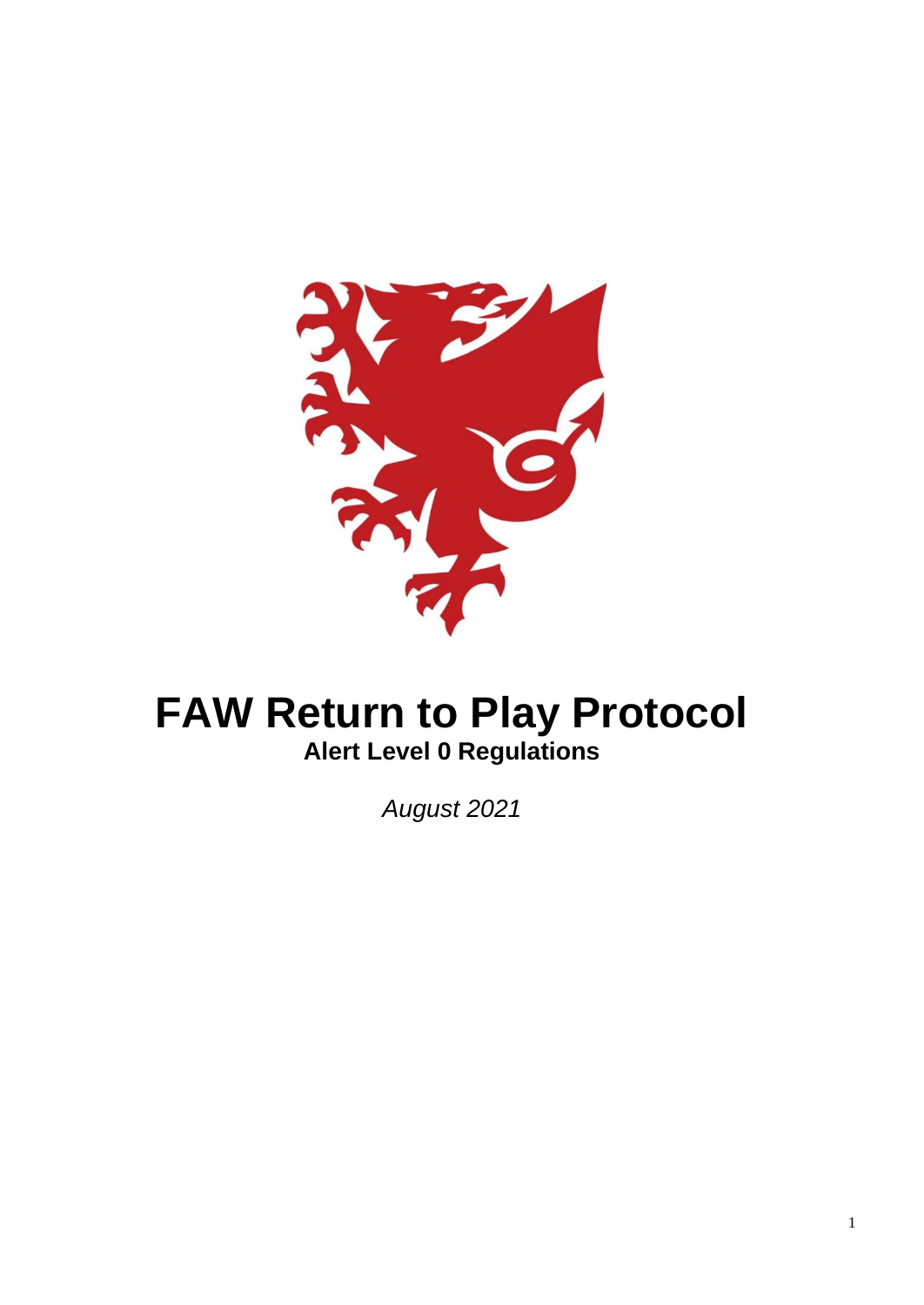## **Contents**

| 1.  |                                                                      |  |  |
|-----|----------------------------------------------------------------------|--|--|
| 2.  |                                                                      |  |  |
| 3.  |                                                                      |  |  |
| 4.  |                                                                      |  |  |
| 5.  |                                                                      |  |  |
| 6.  |                                                                      |  |  |
| 7.  |                                                                      |  |  |
| 8.  | Match Operations - Team and Officials arrival/departure procedures 6 |  |  |
| 9.  |                                                                      |  |  |
| 10. |                                                                      |  |  |
| 11. |                                                                      |  |  |
| 12. |                                                                      |  |  |
|     |                                                                      |  |  |
|     |                                                                      |  |  |
| 15. |                                                                      |  |  |
| 16. |                                                                      |  |  |
| 17. |                                                                      |  |  |
|     |                                                                      |  |  |
|     |                                                                      |  |  |
|     |                                                                      |  |  |
|     |                                                                      |  |  |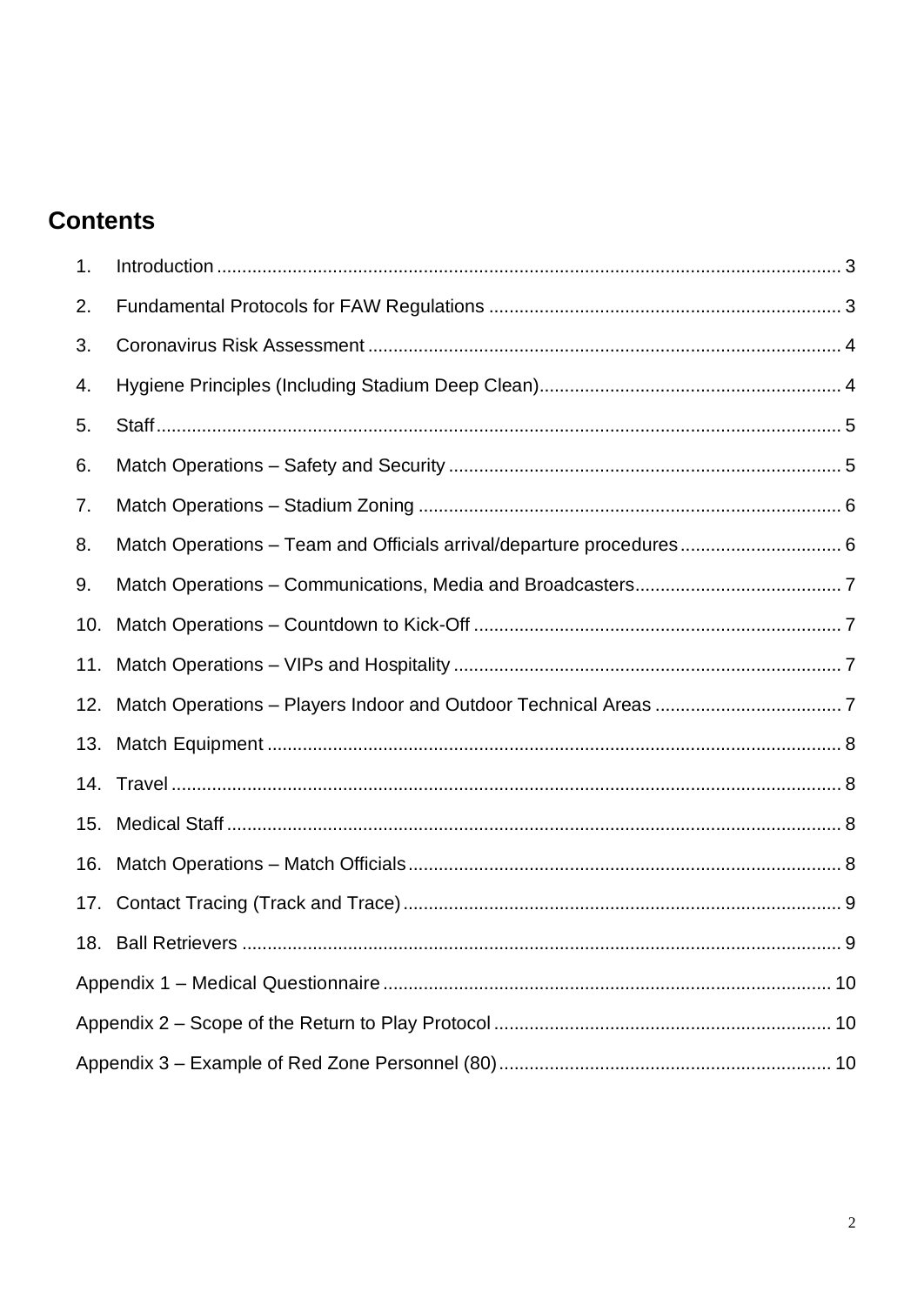## **Football Association of Wales Return to Play Protocol**

## **Alert Level 0 Regulations | August 2021**

#### <span id="page-2-0"></span>**1. Introduction**

- 1.1 Although serious illness and deaths have greatly reduced as a result of the success of the vaccination programme and the rules introduced to slow the spread of coronavirus in Wales, coronavirus is still with us and still poses a significant risk to public health. We all have a responsibility to help minimise this risk to protect ourselves, our players, our referees, our supporters, our volunteers, our employees, our media and broadcasters and all other stakeholders in the game.
- 1.2 The response to the pandemic in Wales has been a collective effort or working together, and we all have a duty to continue to do so, to help keep the virus under control as we enter this new phase of the pandemic
- 1.3 The purpose of this document is to provide Regulations for all Cymru Leagues and Adran Leagues clubs.
- 1.4 Football Clubs and facility owners have a duty to protect their employees and customers while on their premises. While there are some important steps we must all continue to take to help ourselves and others, three legal requirements remain at Alert Level Zero:
	- Businesses, employers and other organisations, including activity and event organisers, must undertake a coronavirus risk assessment of their premises and activities and take reasonable measures to minimise exposure to, and the spread of, coronavirus based on that risk assessment.
	- Everyone must still self-isolate for 10 days if they test positive for COVID-19. If you are a close contact of someone who has tested positive and you are not fully vaccinated you must also self-isolate for 10 days as instructed by the Test Trace Protect system.
	- Adults and children over 12 must wear face-coverings in indoor public places, with the exception of hospitality settings such as restaurants, pubs, cafes or nightclubs.

#### <span id="page-2-1"></span>**2. Fundamental Protocols for FAW Regulations**

- 2.1 All clubs must have COVID-19 mitigation protocols in place for those attending matches, both at their venue and when their team is away. This is the Coronavirus Risk Assessment.
- 2.2 All personnel with access to the Red Zone on a matchday, must fill out the Medical Questionnaire (Appendix 1) on the day of the Match and prior to entering the Match stadium.
- 2.3 All personnel with access to the Red Zone on a matchday, must have their temperature taken on the day of the Match and prior to entering the Match stadium. Persons returning a temperature of 37.8 or more will not be permitted to enter.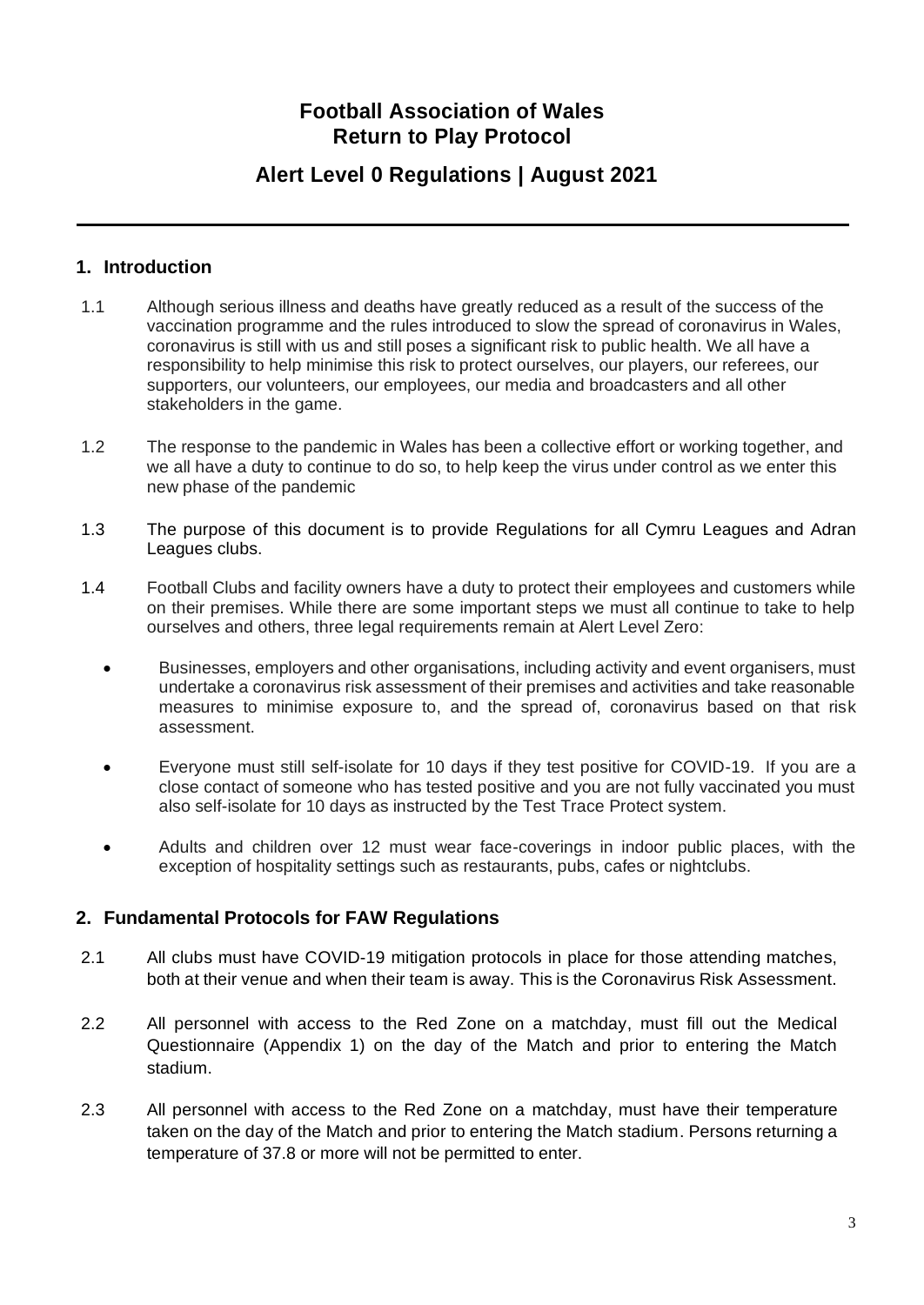- 2.4 If anyone develops symptoms included in the Medical Questionnaire, they must stay at home and inform the relevant COVID-19 Compliance Officer.
- 2.5 If a person fails to complete the Medical Questionnaire, if a person cannot acknowledge the statements made in such form or if a person shows abnormalities in their temperature checks, the COVID-19 Compliance Officer will be called immediately and access to the stadium should be denied.
- 2.6 The Medical Questionnaire and attendance list must be retained by the Team COVID-19 Compliance Officer and kept for 21 days.

#### <span id="page-3-0"></span>**3. Coronavirus Risk Assessment**

- 3.1 A Coronavirus Risk Assessment is a legal requirement and must take place for all fixtures.
- 3.2 Existing concepts and arrangements around Match Operations should be reviewed to;
	- to minimise the risk of exposure to coronavirus on the premises, and
	- to minimise the risk of spread of coronavirus by those who have been on the premises.

#### <span id="page-3-1"></span>**4. Hygiene Principles (Including Stadium Deep Clean)**

- 4.1 Clubs must follow HSE Guidelines for cleaning your workplace to reduce risk from COVID-19. [\(https://www.hse.gov.uk/coronavirus/cleaning/index.htm.](https://www.hse.gov.uk/coronavirus/cleaning/index.htm))
- 4.2 A pre-match deep clean must take place and be completed no later than one hour before the stadium is open. Any broadcasters equipment must be in place before the start of the disinfection. All cleaned areas must be sealed until Teams & Match Officials arrive.
- 4.3 It is recommended that host Clubs ensure that specific areas and equipment that come into frequent contact with individuals are thoroughly cleaned in accordance with the advice offered in the HSE Guidelines for cleaning your workplace to reduce risk from COVID-19 (link above).

Some of these will include but are not restricted to:

- Doorknobs, Door Bars Chairs, Tables, Armrests, Light Switches, Handrails
- Toilet Flush Mechanisms, Water Taps
- Medical Treatment Beds & Surfaces
- **Office Equipment**
- Dressing Rooms
- Team Benches and warm-up equipment (cones, poles, mannequins)
- Goalposts
- Media Areas
- 4.4 Adequate supplies of hand sanitisers must be supplied and be well positioned throughout the match venue.
- 4.5 Everybody should practice good coughing and sneezing etiquette. Spitting and handshakes are not permitted.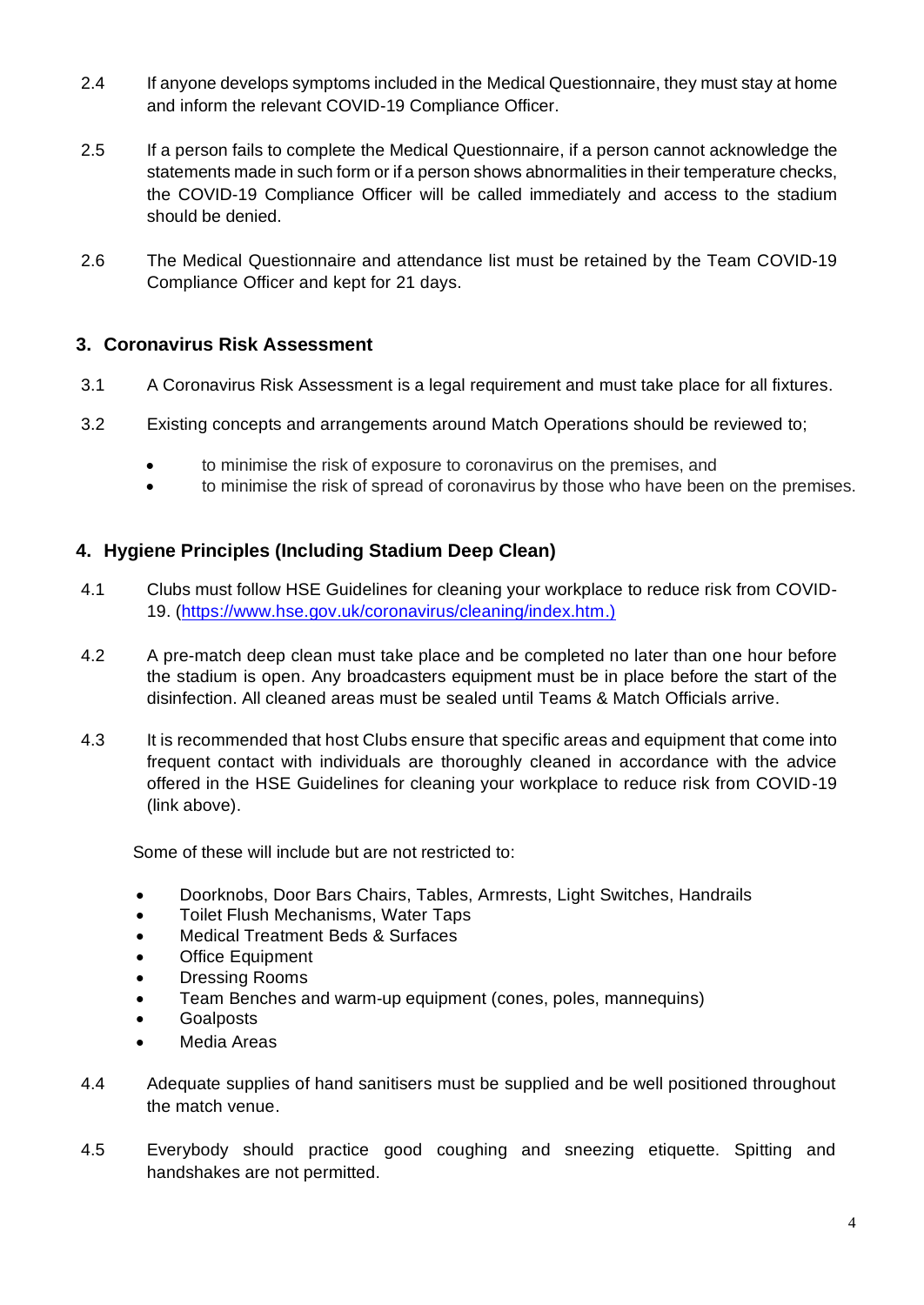- 4.6 Players should only consume liquids and food from their own labelled supplies
- 4.7 Hand sanitiser must be used before and after warm-ups, during half-time after the match and where possible, during breaks in play.

### <span id="page-4-0"></span>**5. Staff**

#### 5.1 COVID-19 Compliance Officer

- Each team must appoint a COVID-19 Compliance Officer;
- The home team COVID-19 Compliance Officer will support & assist the Protocol Compliance Officer during the planning phases of the fixtures;
- The visiting team's COVID-19 Compliance Officer should travel with the visiting team to the match venue and should be in regular communication with the home club's COVID-19 Compliance Officer;
- All COVID-19 Compliance Officers should work closely with their own club medical staff.
- All Club staff and volunteers should receive training on Match Operations in the context of the COVID-19 Pandemic;
- The COVID-19 Compliance Officer Roles & Responsibilities document will be circulated to all clubs.

#### 5.2 Protocol Compliance Officer

- Each team must appoint a Protocol Compliance Officer (PCO)**.**
- The PCO is responsible for ensuring the travel, accommodation and general hygiene measures are respected at all times.
- The PCO must travel with the team and must ensure contracts with bus companies and hotels include best practice guidelines and that the measures of the RTP Protocol are strictly implemented.
- The PCO of each club is responsible for the accreditation process and medical compliance of their own Club.
- 5.3 All match attendees, especially club staff and volunteers, must be familiar with all FAW and HSE COVID-19 protocols.

#### <span id="page-4-1"></span>**6. Match Operations – Safety and Security**

- 6.1 In order to ensure a safe environment and to protect all stakeholders, it is recommended that all Safety and Security staff complete The Questionnaire on Matchday.
- 6.2 The safety and security staff are responsible for ensuring a safe and controlled entry procedure for all personnel with Red Zone Access at the point of the temperature testing (including the team and official arrivals in accordance with 8.1)
- 6.3 The safety and security staff are responsible for ensuring compliance with the accreditation procedure.
- 6.4 The safety and security staff are responsible for protecting the transit points between the stadium zones.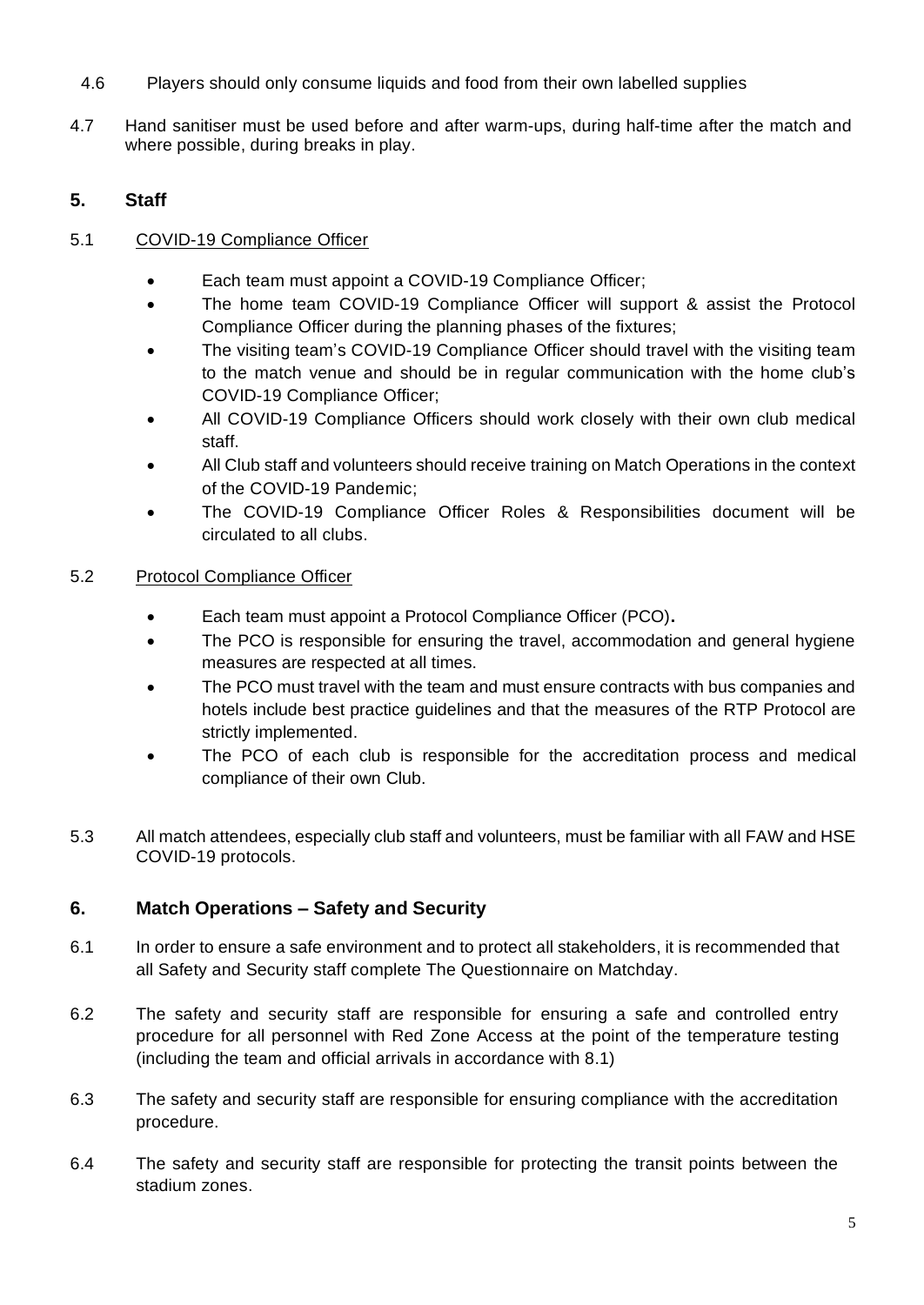#### <span id="page-5-0"></span>**7. Match Operations – Stadium Zoning**

- 7.1 A zoning system will be implemented in order to prevent any uncontrolled or indirect contact with the teams.
- 7.2 The zones will be implemented as follows;
	- **Red Zone** the pitch, tunnel area, technical areas, changing rooms and any other area that will be accessed by Players and Football Staff on a matchday, including the Host Broadcast flash interview position. Only those who have completed The Medical Questionnaire and have been issued with a Red Zone Accreditation pass for the match, will be allowed to enter the Red Zone. It is recommended that no more than 80 people are allowed to be in the Red Zone at any one time. (See Appendix 3).
	- **Amber Zone**  all areas within the Stadium that are not included in the Red Zone, including the post-match interview positions for non-rights holders and the Host Broadcaster Compound.
- 7.3 In principle, individuals should not cross Zones. However, those in the Red Zone may enter the Amber Zone, but they must remain there for the duration of the match (plus 30 minutes as per 7.5).
- 7.4 An exception to 7.3 are the ball retrievers who should be based in the Amber Zone, but may need to return balls to their locations in the Red Zone (see 18.2). All caution should be taken when performing this duty to avoid contact between Red and Amber Zone personnel.
- 7.5 The stadium zoning system concludes 30 (thirty) minutes after the actual full-time whistle.
- 7.6 Clubs may establish a fluid zoning system, which allows transit between Zones at times when there can be no crossover between players and officials and Amber Zone personnel. This must be recorded within the Risk Assessment and approved by the FAW in conjunction with the host Club.
- 7.7 To highlight the sensitivity of the Red Zone, it is recommended to implement a very clear visual floor-level demarcation at all potential points of access to the Red Zone to indicate the start of the Red Zone at each point.

#### <span id="page-5-1"></span>**8. Match Operations – Team and Officials arrival/departure procedures**

- 8.1 The arrival of each team and the match officials should be staggered to avoid mixing and crowding at the entry points and in the corridors to minimise the risk of exposure to coronavirus. This should be controlled on matchday by the home security.
- 8.2 Teams and Match Officials should leave the dressing rooms as soon as possible after the match and the completion of any media obligations.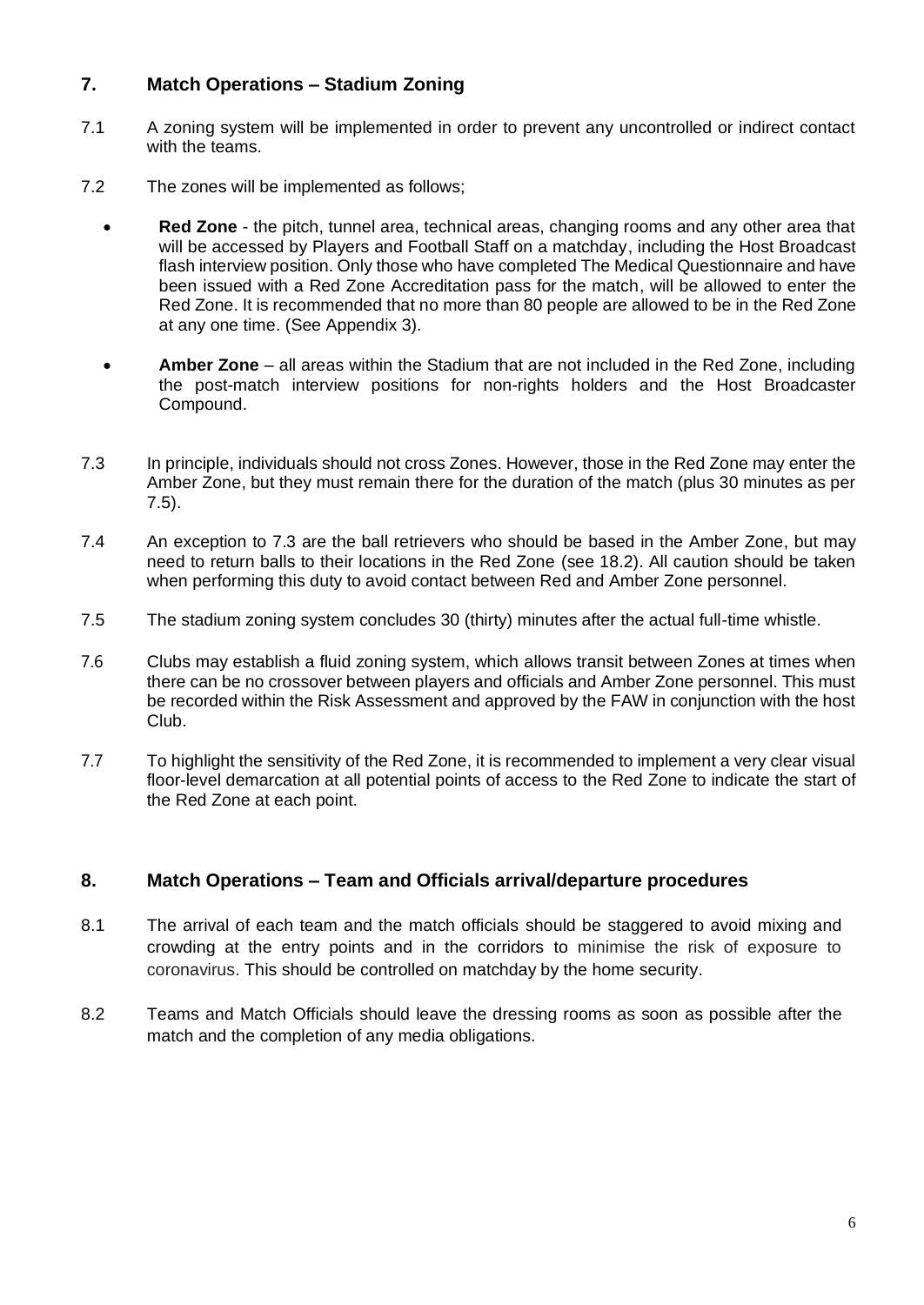#### <span id="page-6-0"></span>**9. Match Operations – Communications, Media and Broadcasters**

- 9.1 The media interview area must be located outdoors and near a transit point between the Red and Amber Zone.
- 9.2 Photographers must be strategically placed in the amber zone, on pitch level but not pitch side of the perimeter fence – maintaining Social Distancing at all times.
- 9.3 All areas of the stadium, used by the Host Broadcaster should be deep cleaned and disinfected by the host Club.
- 9.4 All equipment (cameras, trucks, trollies, cables, etc.) should be deep cleaned by the Host Broadcaster.

#### <span id="page-6-1"></span>**10. Match Operations – Countdown to Kick-Off**

- 10.1 It is best practice, that a pre-match countdown to kick-off is produced and displayed in all dressing rooms to ensure minimal contact between players and match officials.
- 10.2 Teams will not line up together in the tunnel as usual before the opening ceremony to avoid congestion in the tunnel area. Teams will also exit the dressing room directly to the pitch one team at a time for the on-field pre-match line-up, in the following order;
	- $\bullet$  1<sup>st</sup> Out Match Officials
	- 2<sup>nd</sup> Out Home Team
	- 3<sup>rd</sup> Out Away Team
- 10.3 Players and referees should maintain at least 1m distance between each person during the lineup ceremony.
- 10.4 No additional activities may be organised (e.g. player escorts, flag-bearers, mascots, dancers, musicians, etc.), nor will there be any handshakes between teams or with the referees.
- 10.5 The coin toss will still take place after the line-up ceremony with the two captains and the referee only, while still maintaining a 1m distance.
- 10.6 At half-time and second half the teams should again avoid congregating in the tunnel and must instead exit directly to the pitch according to the timings indicated in the match countdown.

#### <span id="page-6-2"></span>**11. Match Operations – VIPs and Hospitality**

11.1 Clubs must ensure that any VIP and Hospitality provision complies with Welsh Government Regulations for the hospitality sector.

#### <span id="page-6-3"></span>**12. Match Operations – Players Indoor and Outdoor Technical Areas**

- 12.1 Changing Rooms and all equipment within the changing rooms must be deep cleaned before and after every fixture.
- 12.2 Clubs must ensure the Coronavirus Risk Assessment carefully considers the changing room environment and mitigations are put in place to minimise the risk of exposure and spread of coronavirus. Such mitigations may include; maintaining physical distance, wearing face-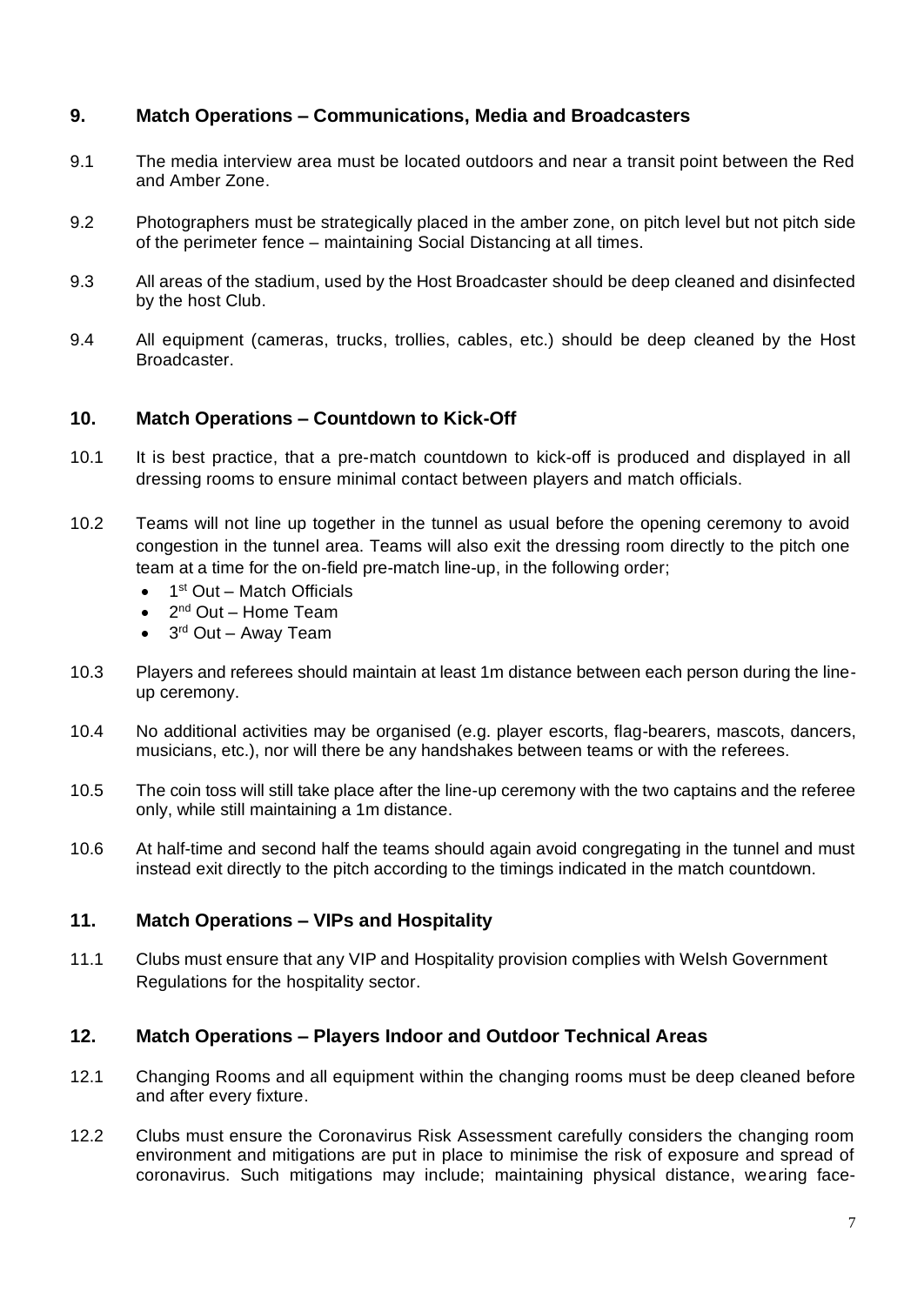coverings, using the changing rooms in small groups, exiting the changing room as soon as the player is changed.

- 12.3 Clubs must ensure the Coronavirus Risk Assessment carefully considers the changing room environment and mitigations are put in place to minimise the risk of exposure and spread of coronavirus. Such mitigations may include; maintaining physical distance or wearing facecoverings
- 12.4 Home Clubs must provide the Away Clubs with a solution to socially distance in the Technical Area if requested, with additional seating provided.

#### <span id="page-7-0"></span>**13. Match Equipment**

- 13.1 All footballs used in the warm-ups and the match must be cleaned and disinfected before the match and at half-time.
- 13.2 All players should have their own accessories throughout the whole of match-day including identifiable water bottles, tape and bandages.

#### <span id="page-7-1"></span>**14. Travel**

- 14.1 All players, match officials and staff should travel to games in line with Welsh Government and HSE Guidelines and the Coronavirus Risk Assessment must carefully consider what mitigations are put in place to minimise the risk of exposure and spread of coronavirus.
- 14.2 All buses should be disinfected before and after teams embark and disembark.
- 14.3 Both home and away clubs and match officials must consider scenarios for alternate transport arrangements e.g. if a player or staff member is injured or unwell.

#### <span id="page-7-2"></span>**15. Medical Staff**

- 15.1 The Physio must wear a facemask and gloves when treating a Player or Match Official.
- 15.2 Physiotherapists or Team Doctors must wear PPE for prolonged treatment sessions. These sessions must last no longer than 15 minutes

#### <span id="page-7-3"></span>**16. Match Operations – Match Officials**

- 16.1 The coordination of pre-match protocols (i.e. kit and equipment check, stud check, coin toss, Countdown to Kick-Off) should be discussed and agreed with the Match Officials and the Clubs upon arrival at the stadium in an outdoor setting.
- 16.2 All match officials should have their own accessories throughout the whole of match-day (i.e. Water Bottles, Tape, Bandages, Red & Yellow Cards, Head-set earplugs.)
- 16.3 The match referee must disinfect the communication kits before arrival at the stadium and once again, in the dressing room, before handing the individual sets to colleagues.
- 16.4 The match referee must disinfect the referee spray and holders before arrival at the stadium and once again, in the dressing room, before handing the individual sets to colleagues.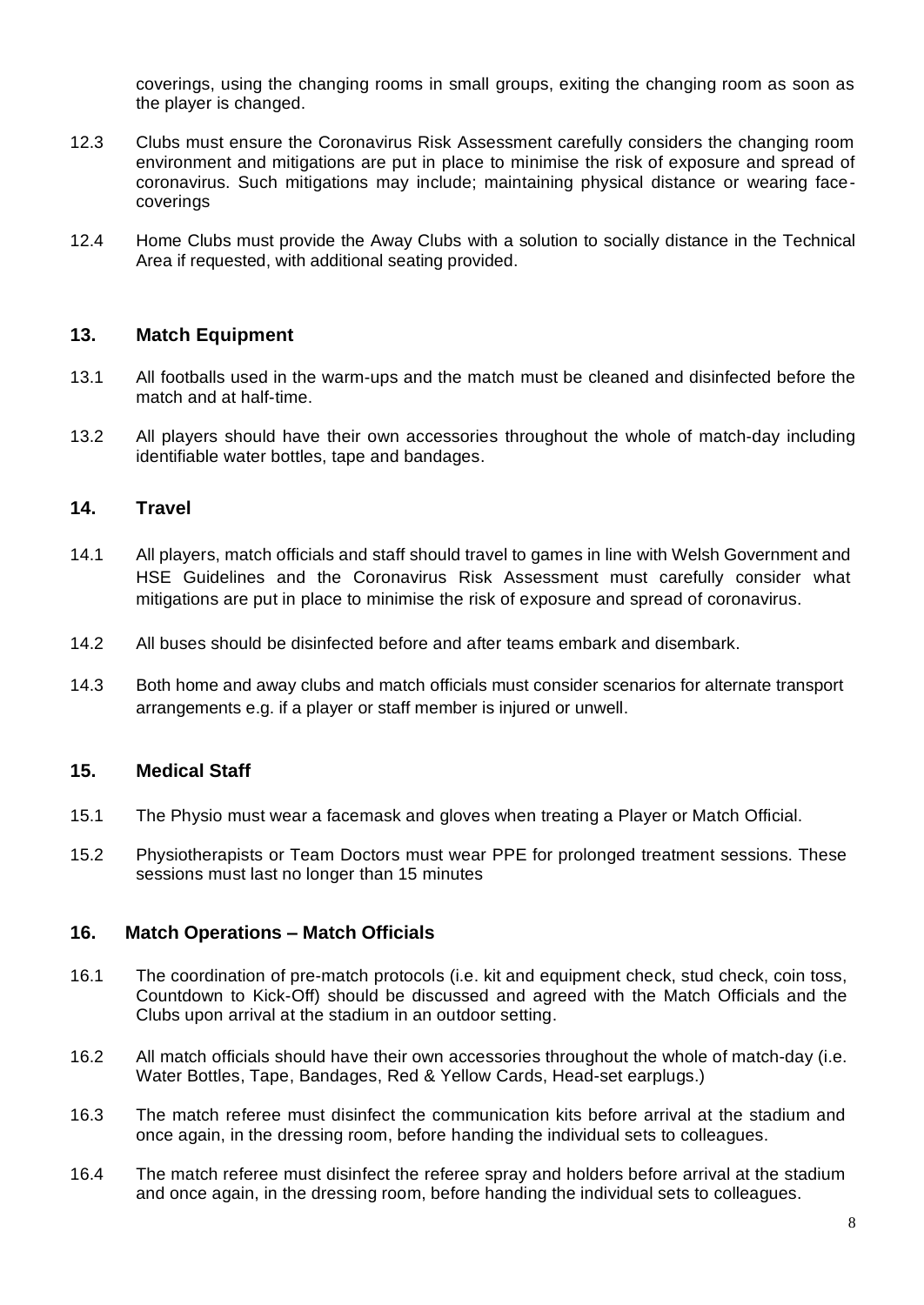16.5 When appointed, the FAW Referee Observer must adhere to the COVID-19 protocols. A seat will be provided in accordance with COVID-19 protocols.

#### <span id="page-8-0"></span>**17. Contact Tracing (Track and Trace)**

- 17.1 Contact Tracing is a key component to all activities around the game and the Protocol Compliance Officer must keep a register of **ALL** personnel in the stadium on match-day for a 21-day period.
- 17.2 The details of all persons must include the name, arrival date and contact details.
- 17.3 The information must be destroyed after 21 days.

#### <span id="page-8-1"></span>**18. Ball Retrievers**

- 18.1 Ball retrievers must be over 16 and abide by COVID-19 protocols. During the match, they must be located in each stand or terraced area and must replace the ball on the pitch perimeter when used. The ball retrievers must wear gloves at all times.
- 18.2 Ball retrievers should be based in the Amber Zone, but may need to return balls to their locations in the Red Zone. All caution should be taken when performing this duty to avoid contact between Red and Amber Zone personnel.
- 18.3 A Ball Retriever is responsible for retrieving used match balls, disinfecting the match ball and placing it on a cone. The cone should be placed two metres from the touchline if space permits.
- 18.4 All spare balls must be placed around the pitch perimeter on the cones during the match. They must be placed in accordance with the following diagram;